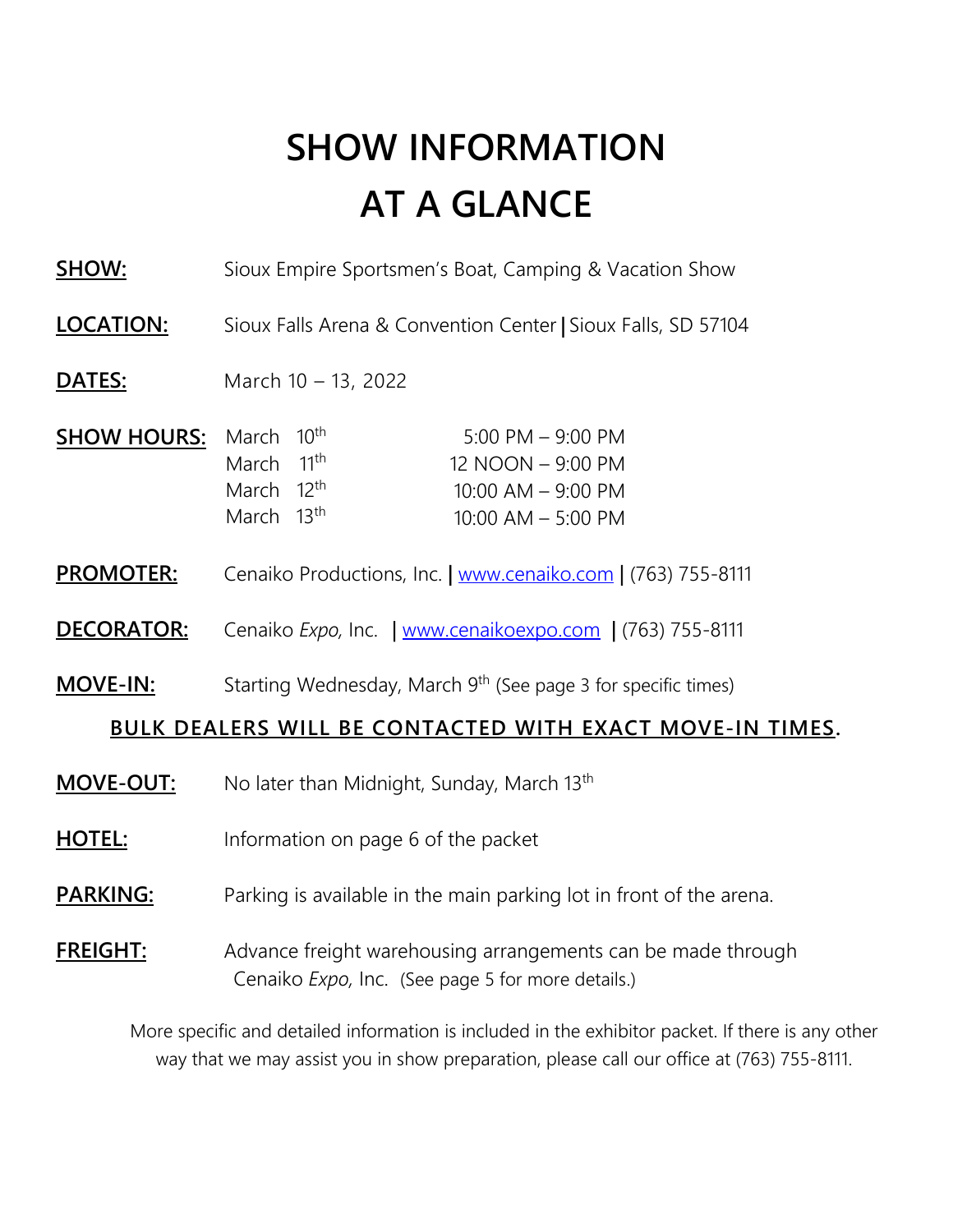9697 EAST RiVER RD. • MiNNEAPOLiS, MN 55433 • (763) 755-8111

*Welcome*

*to the*

*55th Annual* sioux empire





MARCH 10-13, 2022

We are excited to have you participating in the 55th Annual SPORTSMEN'S SHOW at the **Sioux Falls Arena & Convention Center** and wish you much success during the Show.

 This Exhibitor Information Kit has been prepared for your benefit. We have attempted to answer any questions you, as an exhibitor, may have regarding the show. We ask that you or the individual in charge of your booth review all of the enclosed information. If you should have any questions, please feel free to contact one of our staff at 763-755-8111.

*presented by - CENAIKO PRODUCTIONS, INC. 763-755-8111*

*www.cenaiko.com*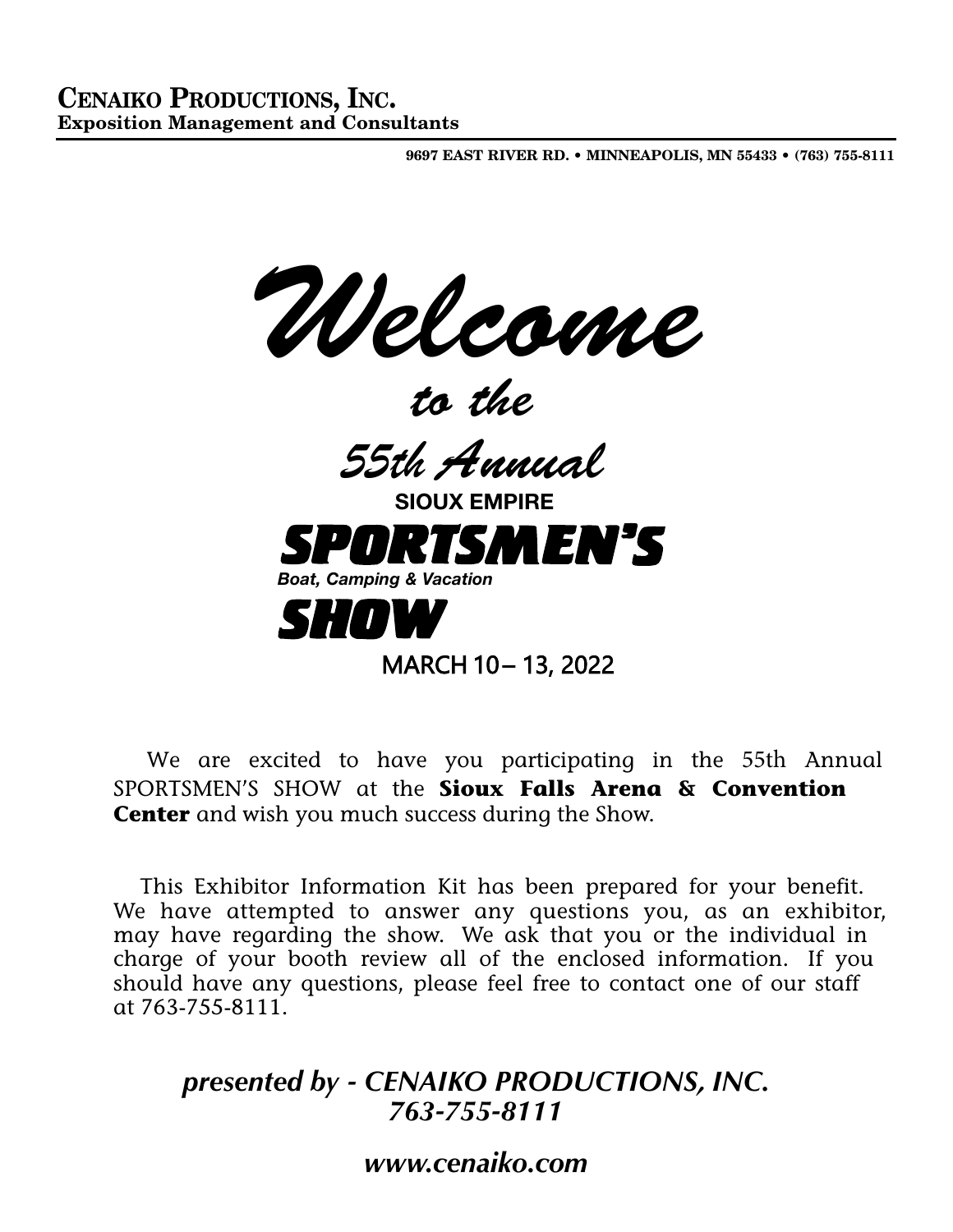# **SIOUX EMPIRE SPORTSMEN'S BOAT, CAMPING &**

# **VACATION SHOW MARCH 10-13, 2022**

#### **SHOW LOCATION:**

Sioux Falls Arena & Convention Center 1201 West Avenue North Sioux Falls, SD 57104 <http://www.sfarena.com/>

#### **SHOW OFFICE:**

The Show Office is located on the NW corner of the Arena.

**PLEASE NOTE:** Exhibitor check-in is required and booth space must be paid in full prior to booth set-up.

#### **SHOW DATES:**

| Thursday | March 10 <sup>th</sup> | 5:00 PM - 9:00 PM  |
|----------|------------------------|--------------------|
| Friday   | March 11 <sup>th</sup> | 12 Noon - 9:00 PM  |
| Saturday | March 12 <sup>th</sup> | 10:00 AM - 9:00 PM |
| Sunday   | March 13 <sup>th</sup> | 10:00 AM - 5:00 PM |

## **\*REMINDER TO EXHIBITORS: ALL BOOTHS MUST BE STAFFED DURING THE ABOVE HOURS THE ENTIRE DURATION OF THE SHOW.\***

#### **PARKING:**

Parking is available in the main parking lot in front of the arena.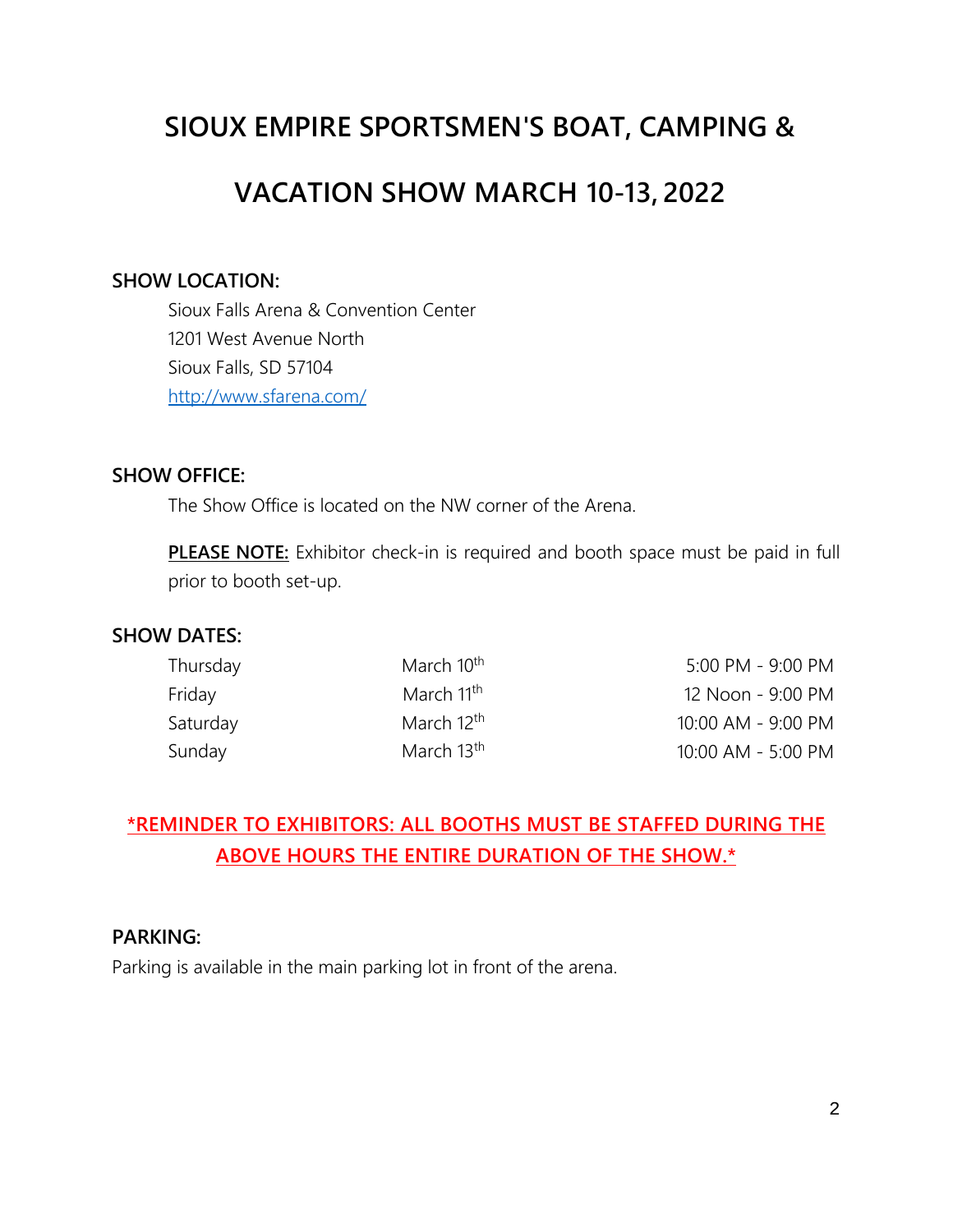#### **EXHIBITOR MOVE-IN:**

Following is a schedule of exhibitor move-in times for the show. Please adhere to this schedule.

#### **\*\*ALL BULK DEALERS WILL BE NOTIFIED WITH EXACT MOVE-IN TIMES\*\***

| Wednesday | March 9 <sup>th</sup>  | 12 Noon - 8:00 PM     |
|-----------|------------------------|-----------------------|
| Thursday  | March 10 <sup>th</sup> | $8:00$ AM $-$ 1:00 PM |

**BULK DEALERS:** Move-in will be Wednesday, March 9<sup>th</sup> between 8:00AM - 8:00PM.

## **ALL EXHIBITS MUST BE COMPLETED BY 1:00 PM ON THURSDAY, MARCH 10 TH SO THAT THE AISLES CAN BE CARPETED. DOORS OPEN TO THE GENERAL PUBLIC AT 5:00 PM ON THURSDAY, MARCH 10 TH .**

#### **EXHIBITOR MOVE-OUT:**

#### **REMOVAL OF EXHIBITS MAY NOT BEGIN BEFORE 5:00 PM, ON CLOSING SUNDAY.**

As a courtesy to our customers who have paid to see the Show late Sunday afternoon, we feel they are entitled to see the entire show. Therefore, we must insist that no literature or exhibit material be removed from your booth or that you start dismantling your booth prior to the closing of the Show, Sunday at 5:00 PM. Failure to comply with this policy will result in cancellation of any future contracts.

#### **ALL EXHIBITS MUST BE COMPLETELY REMOVED BY MIDNIGHT, SUNDAY, MARCH 13 th .**

#### **BOOTH CONSTRUCTION:**

Cenaiko Productions will provide 8-foot high backwall curtains (except Bulk Dealers), 3-foot high sidewall curtains and an exhibitor identification sign, at no extra cost to the exhibitor. The exhibit may extend 4 feet from the rear wall at the 8-foot height but further extension must be limited to a 3-foot height. Exhibitors must drape the back of any unsightly structures at their own expense.

Booth specification rules **must** be followed. If your booth does not comply with these specifications, please re-design your booth before coming to the show to avoid problems. No obstructions will be allowed past the 3-foot height. Please be courteous to your neighbor.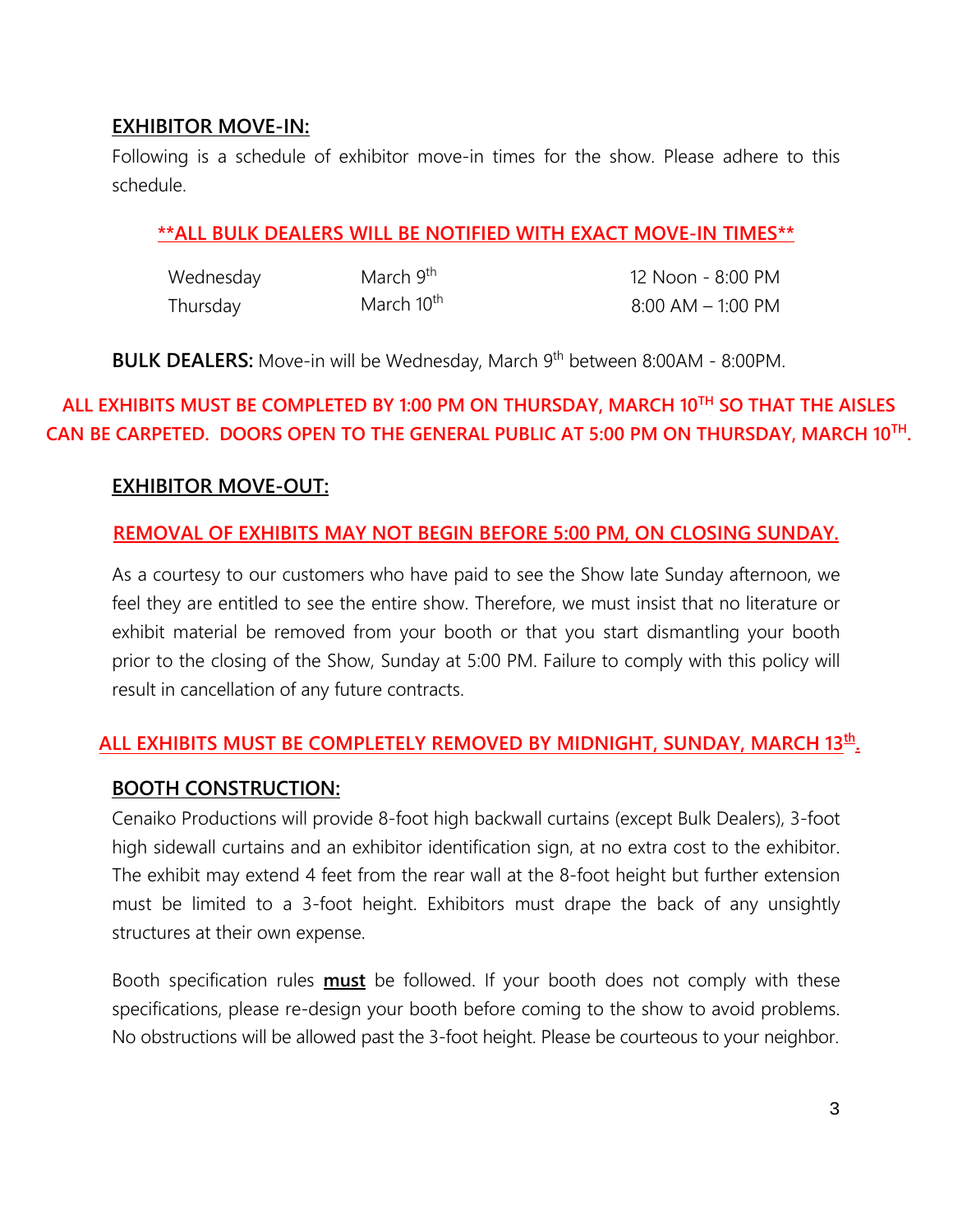#### **DECORATIONS:**

All decorations including draping, skirting, etc. must be flameproof to comply with the fire department regulations. The Fire Marshal will be checking all booths. All tables must be professionally skirted. Equipment ordered through Cenaiko *Expo,* Inc. complies with all regulations.

Signs, banners, etc. may not be fastened in any way to our pipe and drape or any Arena/Convention Center property including doors, walls, glass, columns, painted surfaces, or fabric walls.

## **PLEASE NOTE: THE SIOUX FALLS ARENA IS BY LAW A NON-SMOKING FACILITY. THIS POLICY WILL BE STRICTLY ENFORCED.**

#### **BOOTH EQUIPMENT & DISPLAY MATERIALS:**

Tables, chairs, skirting, carpeting, etc. may be obtained through *Cenaiko Expo, Inc*. An order form has been included. Please note the considerable savings to you by ordering in advance rather than at the show site. Mail order forms and payment directly to Cenaiko *Expo*, Inc. Be sure to add 6.5% SD City and State Sales Tax to your order.

#### **DEADLINE FOR ADVANCED PRICING IS MARCH 1st, 2022.**

Please visit the show office (located in the Northwest corner of the Arena) with any questions or last minute details you may have.

#### **GASOLINE AND PROPANE TANKS:**

Remove propane tanks from all units to be exhibited. Permanently installed propane tanks on vehicles must be completely empty. Locked gas caps must be on all gas tanks and battery cables must be disconnected. The Fire Marshal will be checking on these.

#### **NOTICE TO ALL MARINE AND RECREATIONAL VEHICLE DEALERS:**

The 2022 Sioux Empire Sportsmen's Boat, Camping & Vacation Show is one of the Midwest's finest showcases for sporting and recreational products. Therefore, we request that all dealers show **2022 YEAR** models only. Non-Franchise products are prohibited from sales or display. Advertising or promotion of such products is also prohibited.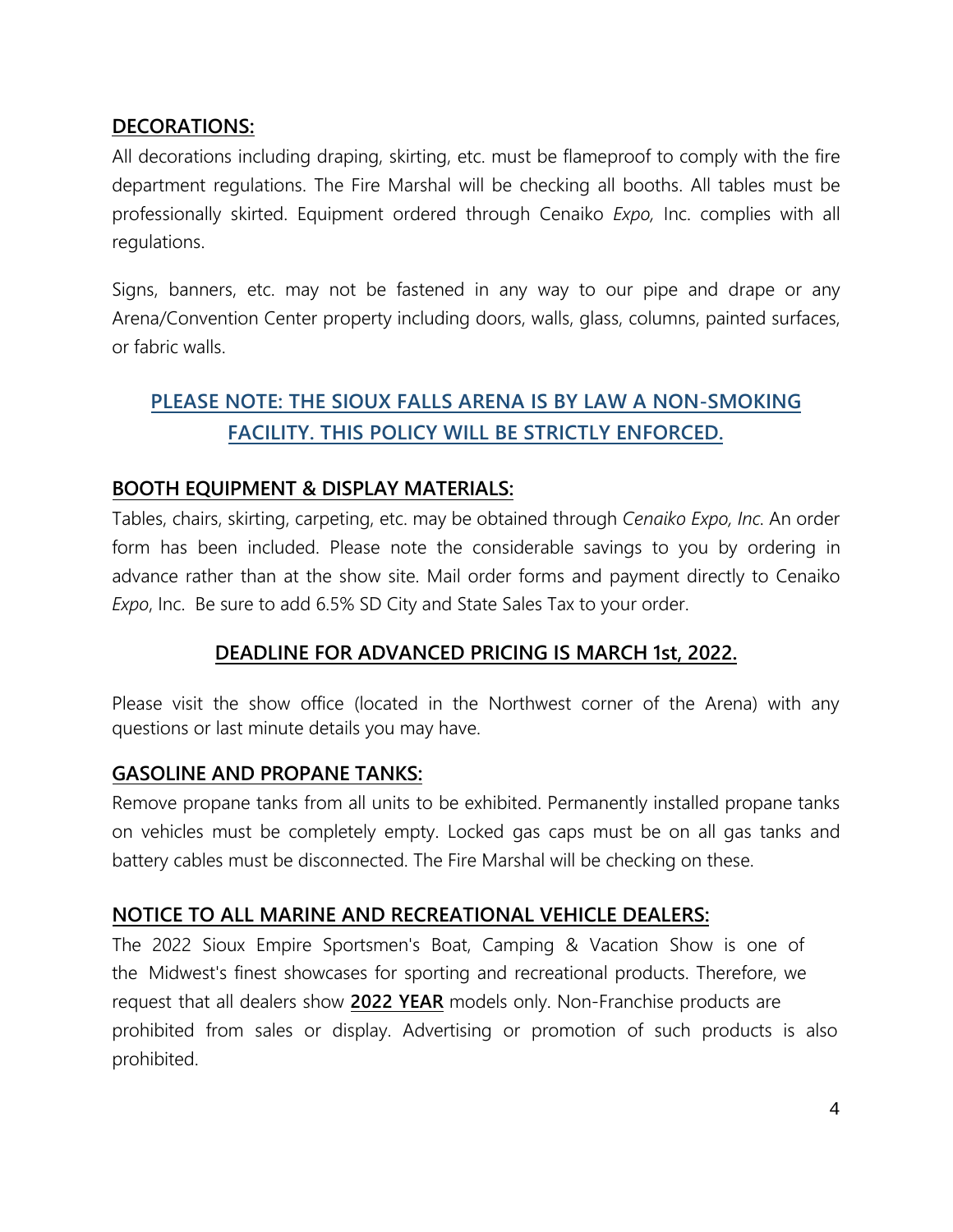#### **FREIGHT-DRAYAGE/HANDLING:**

There is limited storage at the Arena. Shipments to the facility should arrive no sooner then two days prior to show opening. Advance freight warehousing arrangements can be made through *Cenaiko Expo, Inc*. They may be reached at 763-755-8111. Also, should you need help moving your freight to and from the show floor, please see the enclosed Material Handling form to arrange for those service(s).

## **THE SHIPPING ADDRESS FOR THE ARENA/CONVENTION CENTER IS: 1201 WEST AVENUE NORTH, SIOUX FALLS, SD 57104.**

#### **\*Please label "Attn: Cenaiko Productions, Inc." And Your Company Name and Booth Number(S).**

Exhibitors are required to set up and tear down their own booth. However, Cenaiko *Expo,* Inc. does offer set up & tear down service. If labor service is needed, please call (763) 755-8111 to make arrangements.

#### **INSURANCE:**

It is the sole responsibility of the exhibitor to have your own insurance (SEE CONTRACT). We have special watchmen on duty at all times, but due to increased theft at shows around the country, we cannot guarantee against loss. We suggest you provide a trunk or box equipped with a lock where small or valuable items may be kept safely when you leave the building. Do not leave TV's, DVD's, laptops, and phones unattended.

#### **DRAWING & SHOW RESTRICTIONS:**

Any exhibitor having drawings in their booth must register with the show office as to the nature of the drawing and the prizes offered. They must provide the show office with the list of winners by Sunday at 4:00 PM.

Exhibitors may not give away or sell helium-filled balloons, bumper stickers or any selfsticking advertising or promotional material.

No microphones will be permitted without the permission of Cenaiko Productions. Audiovisual equipment may not be operated in a manner that will disturb other exhibitors. Any disagreements regarding this matter will be dealt with at the sole discretion of Cenaiko Productions.

Literature and other promotional items may only be distributed from the confines of the exhibition booth. Cenaiko Productions specially prohibits the distribution of any publication or periodical in the Arena/Convention Center or registration areas without written consent.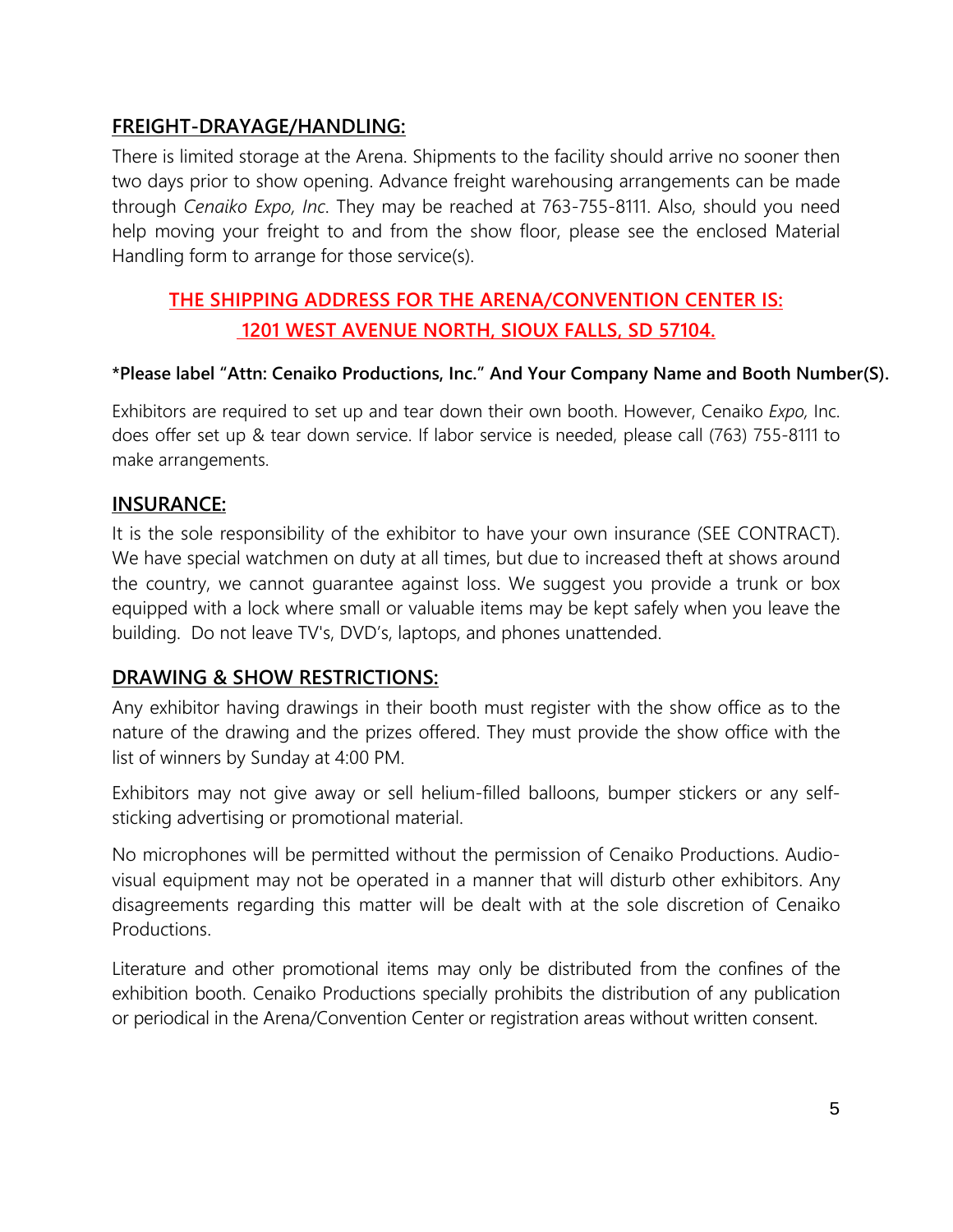#### **ELECTRICAL SERVICE:**

Enclosed is an order form for your electrical needs. If your booth is located in the Arena (booth numbers 1-150), complete the form from **Muth Electric and return it to Muth.** If your booth is located in the Convention Center (booth numbers 200-375) complete the form from the **Sioux Falls Convention Center and mail to them.** To receive advance prices, orders must be paid in full and received no later than 10 days prior to the first scheduled move in date.

#### **TELEPHONE SERVICE:**

Local and Long Distance phone service is available for Exhibitors through the Sioux Falls Convention Center. To arrange for service complete the enclosed form and return to the Convention Center.

#### **HOTEL ACCOMMODATIONS:**

The following hotel will be offering discounted accommodations to Exhibitors:

#### **SHERATON SIOUX FALLS HOTEL**

1211 N. West Avenue N. Sioux Falls, SD 57104 (P): 605-331-0100

The room rate effective during the show is \$122.00 (Traditional)

#### **RESERVATION DEADLINE – FEBRUARY 10, 2022**

Additional information is enclosed. In order to receive the Sports Show discounted rates when calling for reservations, you must identify your affiliation with the Sioux Empire Sportsmen's Show. Rates cannot be changed at check-in or checkout times for guests who fail to identify their affiliation with the Show when making their reservation.

Reservation requests received after February 10<sup>th</sup> will be accepted on a space and rate availability basis.

Guests arriving after 6:00 PM will require a guarantee by credit card.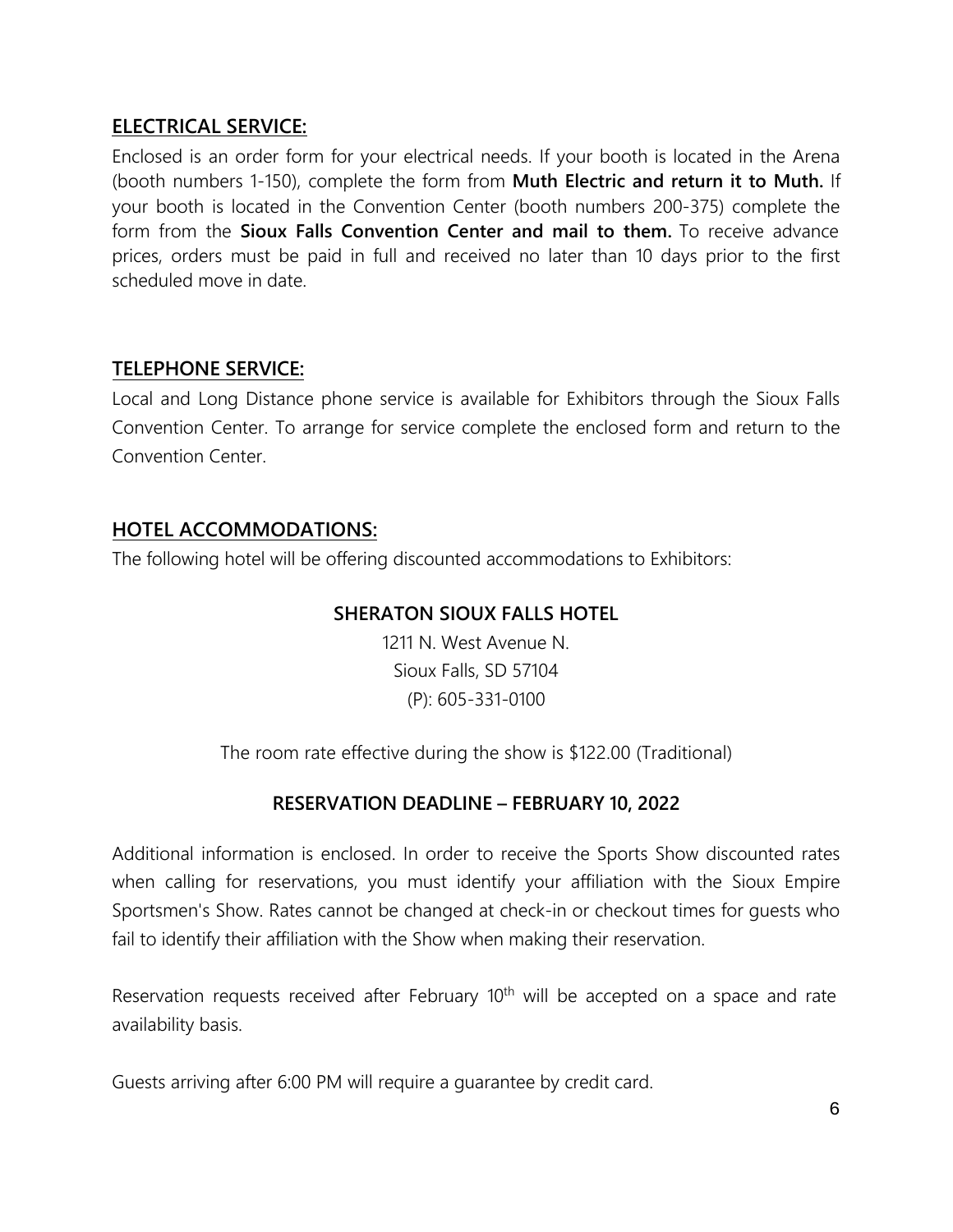#### **EXHIBITOR CREDENTIALS:**

Exhibitor credentials and passes will be available for pick up at the Show Office in the Sioux Falls Arena when exhibitors check in prior to set-up.

## **NO EXHIBITOR CREDENTIALS AND/OR PASSES WILL BE RELEASED TO ANY EXHIBITOR UNLESS BOOTH SPACE HAS BEEN PAID IN FULL.**

Exhibitor Passes will be distributed as follows:

|                     | <b>Booth</b>  | 4 Exhibitor Passes                     |
|---------------------|---------------|----------------------------------------|
|                     | <b>Booths</b> | 6 Exhibitor Passes                     |
| <b>Bulk Dealers</b> |               | Passes will be allocated on booth size |

The Exhibitor Pass is presented to the ticket taker upon entering the Show each day. The ticket taker will punch the pass and return the pass to the exhibitor. The pass can only be punched once per day so if you wish to leave the premises and return the same day, it will be necessary to have your hand stamped as you leave. Each booth attendant will be required to have his or her own Exhibitor Pass for admission to the Show. Exhibitor Passes will allow exhibitors to enter the Show one-hour before general admission.

It is the responsibility of the exhibitor to distribute Exhibitor Passes to booth attendants or make arrangements to have tickets left at the Will Call desk. If exhibitors forget or lose their passes, they must enter the Show at the public gate and pay the regular admission price.

## **ABSOLUTELY NO REFUNDS.**

## **THE "WILL CALL" DESK WILL BE LOCATED AT THE SOUTH MAIN ENTRANCE FOR EXHIBITOR CONVENIENCE.**

#### **ADVANCE ADMISSION OR ONE DAY EXHIBITOR ADMISSION:**

Regular \$10.00 tickets or exhibitor one-day tickets may be purchased in the Show Office for \$7.00 per ticket. One-day exhibitor tickets allow your workers to enter the premises one-hour prior to the opening of the Show. In case you have more booth attendants than your allotted exhibitor passes, your one-day exhibitor tickets will provide a one-time admission.

Also advanced admission tickets may be purchased for \$7.00 per ticket. These tickets are good any day of the Show. Use these for your preferred customers, associates, prospects, friends and family members. GOOD FOR SHOW HOURS ONLY. 7